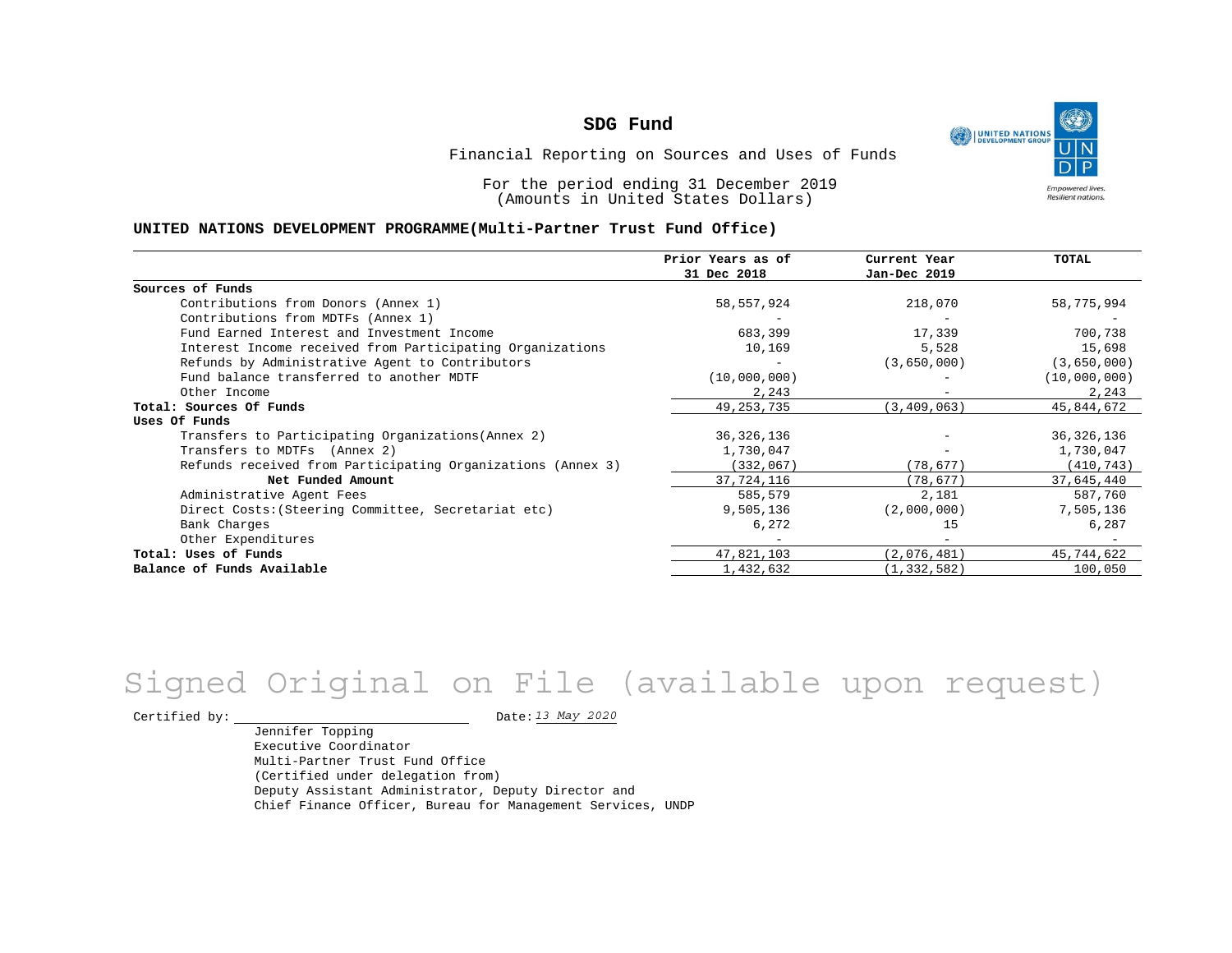O UNITED NATIONS **Empowered lives** Resilient nations.

Financial Reporting on Sources and Uses of Funds

For the period ending 31 December 2019 (Amounts in United States Dollars)

#### **UNITED NATIONS DEVELOPMENT PROGRAMME(Multi-Partner Trust Fund Office)**

**Annex - 1: Contributions**

|                      | Prior Years as of | Current Year             | TOTAL      |
|----------------------|-------------------|--------------------------|------------|
|                      | 31 Dec 2018       | Jan-Dec 2019             |            |
| From Contributors    |                   |                          |            |
| GOVERNMENT OF MONACO | 22,308            | $\overline{\phantom{m}}$ | 22,308     |
| GOVERNMENT OF SPAIN  | 58,402,743        | 218,070                  | 58,620,812 |
| PRIVATE SECTOR       | 132,874           | $\overline{\phantom{0}}$ | 132,874    |
| Total: Contributions | 58,557,924        | 218,070                  | 58,775,994 |

# Signed Original on File (available upon request)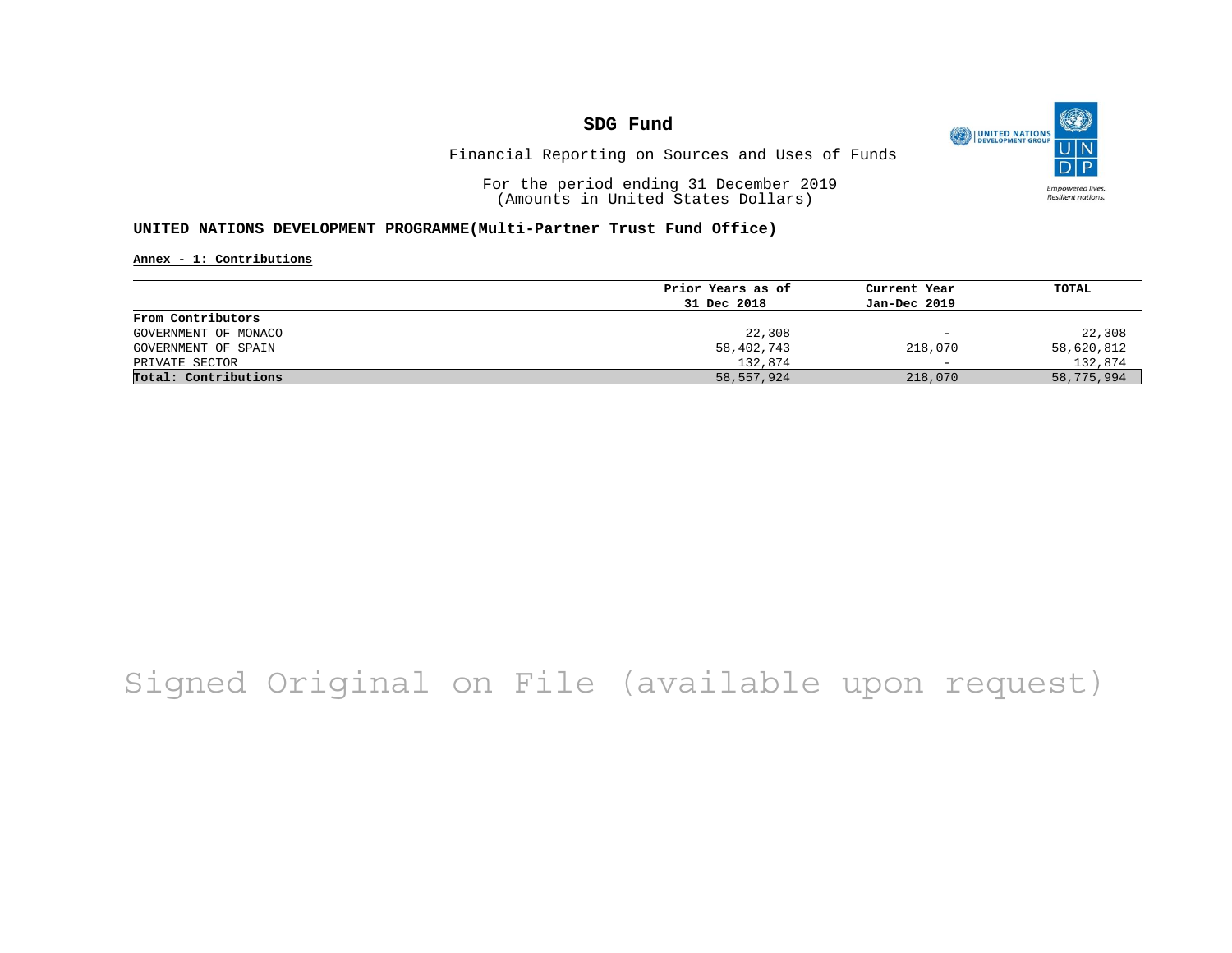O UNITED NATIONS **Empowered lives** Resilient nations.

## Financial Reporting on Sources and Uses of Funds

For the period ending 31 December 2019 (Amounts in United States Dollars)

#### **UNITED NATIONS DEVELOPMENT PROGRAMME(Multi-Partner Trust Fund Office)**

**Annex - 2: Transfers**

|                                                    | Prior Years as of<br>31 Dec 2018 | Current Year<br>Jan-Dec 2019 | <b>TOTAL</b> |
|----------------------------------------------------|----------------------------------|------------------------------|--------------|
|                                                    |                                  |                              |              |
| To Participating Organizations                     |                                  |                              |              |
| <b>FAO</b>                                         | 6,866,604                        | $\overline{\phantom{a}}$     | 6,866,604    |
| IFAD                                               | 106,963                          |                              | 106,963      |
| ILO                                                | 1,875,049                        | $\qquad \qquad -$            | 1,875,049    |
| <b>ITC</b>                                         | 379,870                          |                              | 379,870      |
| PAHO/WHO                                           | 1,401,456                        |                              | 1,401,456    |
| UNDESA                                             | 200,000                          |                              | 200,000      |
| <b>UNDP</b>                                        | 24,565,004                       |                              | 24,565,004   |
| UNESCO                                             | 105,395                          | $\qquad \qquad -$            | 105,395      |
| UNFPA                                              | 210,000                          |                              | 210,000      |
| UNICEF                                             | 3,990,523                        | $\overline{\phantom{m}}$     | 3,990,523    |
| UNIDO                                              | 530,000                          |                              | 530,000      |
| <b>UNWOMEN</b>                                     | 2,470,110                        |                              | 2,470,110    |
| WFP                                                | 2,830,298                        | $\qquad \qquad -$            | 2,830,298    |
| WHO                                                | 300,000                          |                              | 300,000      |
| Sub-total Transfers to Participating Organizations | 45,831,272                       | $\overline{\phantom{0}}$     | 45,831,272   |
| To MDTFs                                           |                                  |                              |              |
| Agenda2030                                         | 230,047                          | $\overline{\phantom{m}}$     | 230,047      |
| COL_MPTF                                           | 1,500,000                        |                              | 1,500,000    |
| Sub-total Transfers to MDTFs                       | 1,730,047                        | $\qquad \qquad -$            | 1,730,047    |
| Total Transfers                                    | 47,561,319                       | $\qquad \qquad -$            | 47,561,319   |
|                                                    |                                  |                              |              |

**Total Transfers** 47,561,319 - 47,561,319 Signed Original on File (available upon request)